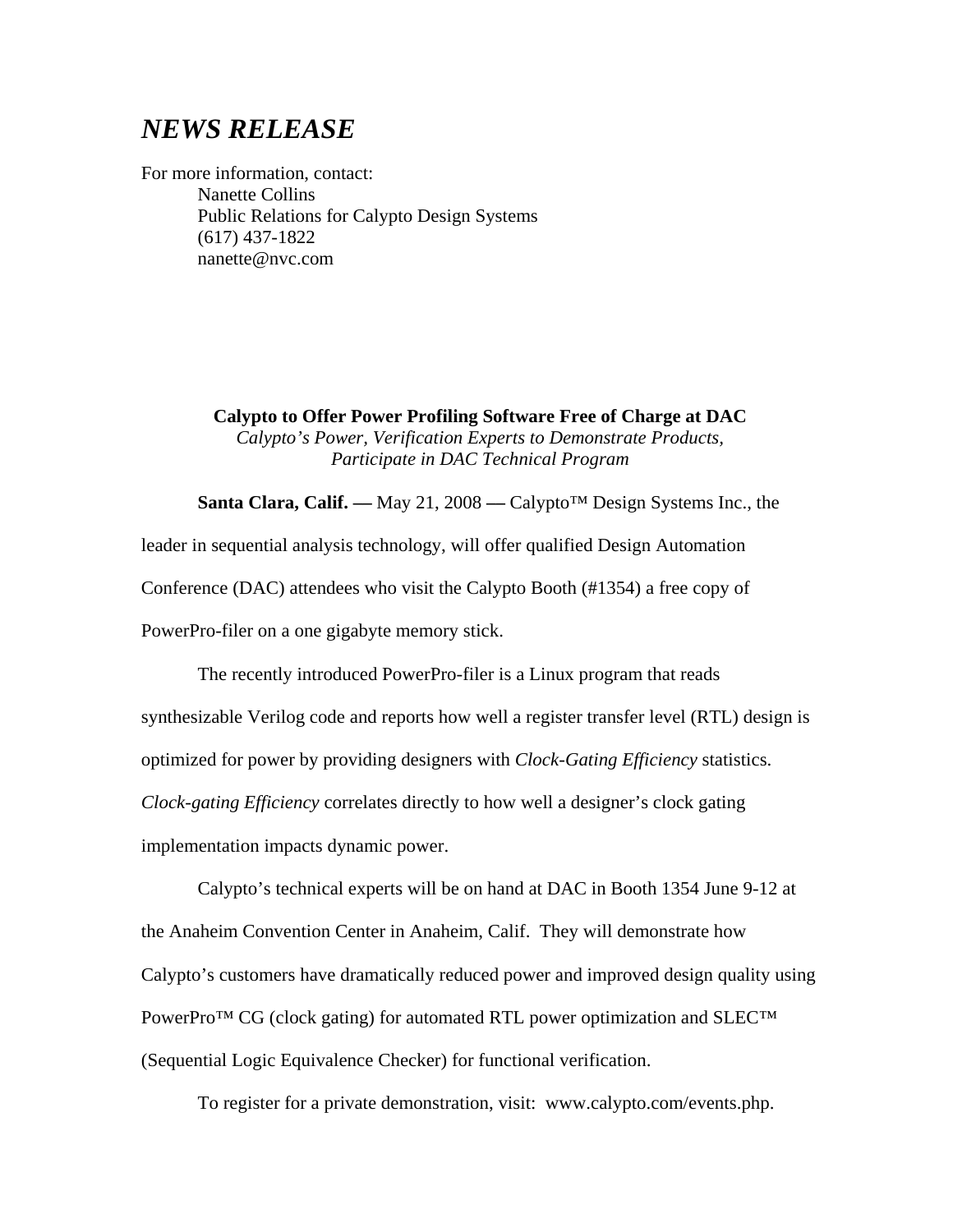Additionally, Calypto is featured throughout the DAC technical program. Several

of its power and verification experts will participate in technical sessions, including:

- The panel "Keeping Hot Chips Cool: Are IC Thermal Problems Hot Air?," moderated by Devadas Varma, chairman and founder. It will be held Wednesday, June 11, from 4:30-6 p.m. in room 210CD.
- The special session titled, "Formal Verification, Dude or Dud? Experience from the Trenches," led by Anmol Mathur, chief technology officer and founder. It will be held Thursday, June 12, from 2- 4 p.m. in room 207.
- "Leveraging Sequential Equivalence Checking to Enable System-level to RTL Flows," will be presented during this session by Pascal Urard of STMicroelectronics. It was co-authored by Venkatram Krishnaswamy, vice president of application engineering and services.
- The technical paper "Construction of Concrete Verification Models from C++," presented by Malay Haldar, senior engineering manager. This is part of a session titled, "Advances in Verification of Abstract (pre-RTL)," to be held Thursday, June 12, from 4:30-6 p.m. in room 208AB.

Calypto's products –– based on its patented sequential analysis technology –– include the SLEC product family that provides comprehensive functional verification and the PowerPro product family that reduces power by up to 60% in RTL designs.

SLEC is an industry proven sequential equivalence checker that handles

differences in design state, timing and levels of abstraction. SLEC System *Enables* 

*ESL*™ by comprehensively verifying RTL implementations using electronic system level

(ESL) models.

PowerPro CG is an automated RTL power optimization product that identifies and inserts sequential clock gating enable logic into synthesizable Verilog and VHDL designs.